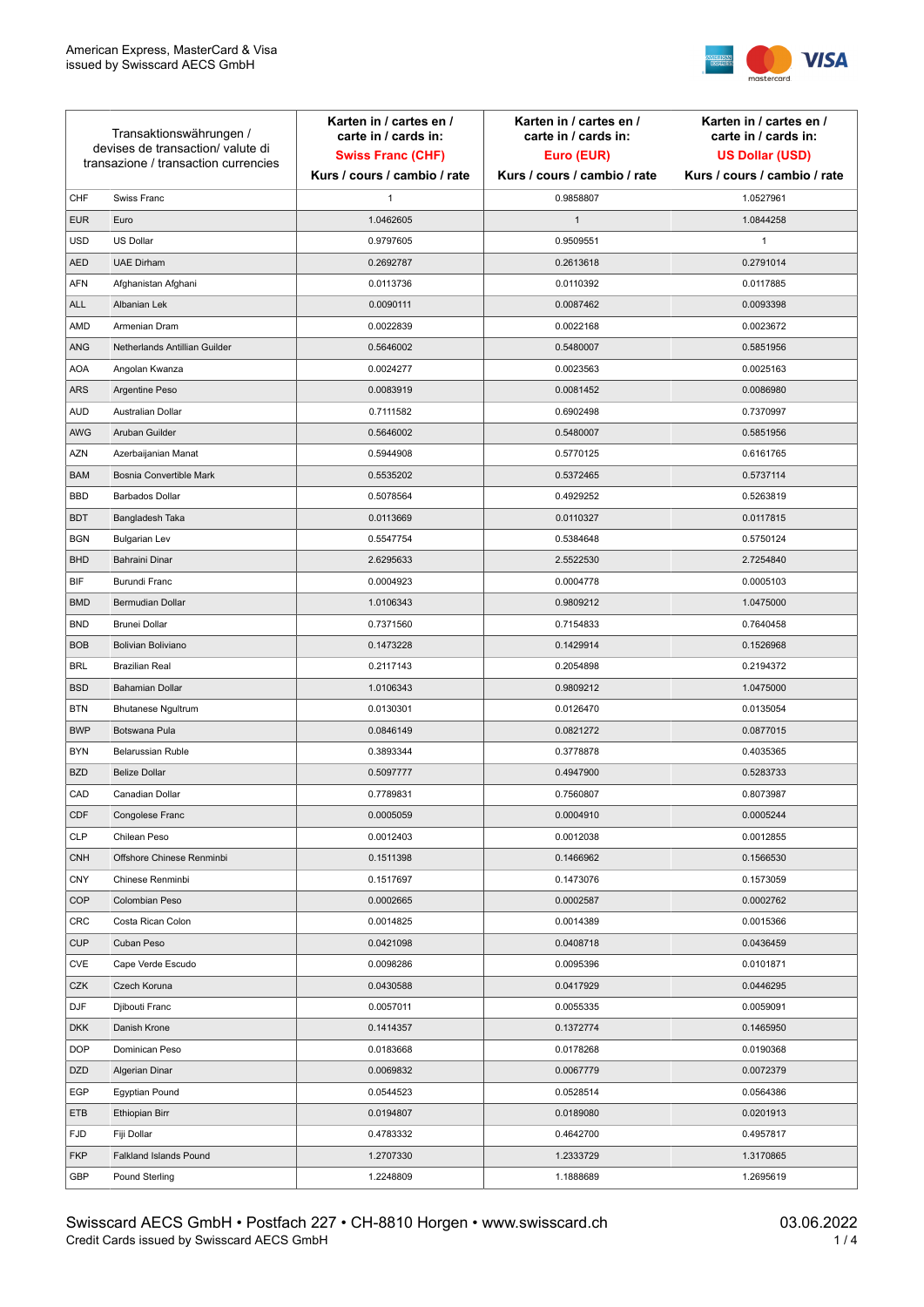

| Transaktionswährungen /<br>devises de transaction/valute di<br>transazione / transaction currencies |                        | Karten in / cartes en /<br>carte in / cards in: | Karten in / cartes en /<br>carte in / cards in: | Karten in / cartes en /<br>carte in / cards in: |
|-----------------------------------------------------------------------------------------------------|------------------------|-------------------------------------------------|-------------------------------------------------|-------------------------------------------------|
|                                                                                                     |                        | <b>Swiss Franc (CHF)</b>                        | Euro (EUR)                                      | <b>US Dollar (USD)</b>                          |
|                                                                                                     |                        | Kurs / cours / cambio / rate                    | Kurs / cours / cambio / rate                    | Kurs / cours / cambio / rate                    |
| <b>GEL</b>                                                                                          | Georgia Lari           | 0.3437532                                       | 0.3336467                                       | 0.3562926                                       |
| <b>GHS</b>                                                                                          | Ghana Cedi             | 0.1414642                                       | 0.1373051                                       | 0.1466245                                       |
| GIP                                                                                                 | Gibraltar Pound        | 1.2707330                                       | 1.2333729                                       | 1.3170865                                       |
| <b>GMD</b>                                                                                          | Gambia Dalasi          | 0.0206463                                       | 0.0200393                                       | 0.0213994                                       |
| <b>GNF</b>                                                                                          | Guinea Franc           | 0.0001172                                       | 0.0001138                                       | 0.0001215                                       |
| <b>GTQ</b>                                                                                          | Guatemala Quetzal      | 0.1316357                                       | 0.1277656                                       | 0.1364375                                       |
| GYD                                                                                                 | Guyana Dollar          | 0.0048374                                       | 0.0046952                                       | 0.0050139                                       |
| HKD                                                                                                 | Hong Kong Dollar       | 0.1248907                                       | 0.1212189                                       | 0.1294464                                       |
| <b>HNL</b>                                                                                          | Honduras Lempira       | 0.0411902                                       | 0.0399792                                       | 0.0426927                                       |
| <b>HRK</b>                                                                                          | Croatian Kuna          | 0.1441261                                       | 0.1398887                                       | 0.1493835                                       |
| <b>HTG</b>                                                                                          | Haiti Gourde           | 0.0088519                                       | 0.0085917                                       | 0.0091748                                       |
| <b>HUF</b>                                                                                          | Forint                 | 0.0026944                                       | 0.0026152                                       | 0.0027927                                       |
| <b>IDR</b>                                                                                          | Indonesia Rupiah       | 0.0000698                                       | 0.0000677                                       | 0.0000723                                       |
| <b>ILS</b>                                                                                          | New Israeli Sheqel     | 0.2978060                                       | 0.2890504                                       | 0.3086693                                       |
| <b>INR</b>                                                                                          | Indian Rupee           | 0.0130558                                       | 0.0126720                                       | 0.0135320                                       |
| IQD                                                                                                 | Iraqi Dinar            | 0.0006922                                       | 0.0006718                                       | 0.0007174                                       |
| <b>ISK</b>                                                                                          | <b>Iceland Krona</b>   | 0.0078962                                       | 0.0076640                                       | 0.0081842                                       |
| <b>JMD</b>                                                                                          | Jamaican Dollar        | 0.0065623                                       | 0.0063694                                       | 0.0068017                                       |
| <b>JOD</b>                                                                                          | Jordanian Dinar        | 1.4275776                                       | 1.3856062                                       | 1.4796525                                       |
| JPY                                                                                                 | Yen                    | 0.0075652                                       | 0.0073428                                       | 0.0078412                                       |
| <b>KES</b>                                                                                          | Kenyan Shilling        | 0.0086564                                       | 0.0084019                                       | 0.0089722                                       |
| <b>KGS</b>                                                                                          | Kyrgyzstan Som         | 0.0127124                                       | 0.0123386                                       | 0.0131761                                       |
| <b>KHR</b>                                                                                          | Cambodia Riel          | 0.0002493                                       | 0.0002420                                       | 0.0002584                                       |
| <b>KMF</b>                                                                                          | Comoro Franc           | 0.0021961                                       | 0.0021315                                       | 0.0022762                                       |
| <b>KRW</b>                                                                                          | Korean Republic Won    | 0.0008133                                       | 0.0007894                                       | 0.0008430                                       |
| <b>KWD</b>                                                                                          | Kuwaiti Dinar          | 3.2349563                                       | 3.1398472                                       | 3.3529604                                       |
| <b>KYD</b>                                                                                          | Cayman Islands Dollar  | 1.2127616                                       | 1.1771059                                       | 1.2570005                                       |
| KZT                                                                                                 | Kazakhstan Tenge       | 0.0023263                                       | 0.0022579                                       | 0.0024112                                       |
| LAK                                                                                                 | Lao Republic Kip       | 0.0000727                                       | 0.0000706                                       | 0.0000754                                       |
| LBP                                                                                                 | Lebanese Pound         | 0.0000414                                       | 0.0000402                                       | 0.0000429                                       |
| <b>LKR</b>                                                                                          | Sri Lanka Rupee        | 0.0028157                                       | 0.0027329                                       | 0.0029184                                       |
| <b>LRD</b>                                                                                          | Liberian Dollar        | 0.0066602                                       | 0.0064644                                       | 0.0069031                                       |
| <b>LSL</b>                                                                                          | Lesotho Lothi          | 0.0654547                                       | 0.0635303                                       | 0.0678423                                       |
| LYD                                                                                                 | Libyan Dinar           | 0.2119482                                       | 0.2057168                                       | 0.2196796                                       |
| <b>MAD</b>                                                                                          | Moroccan Dirham        | 0.1004145                                       | 0.0974623                                       | 0.1040774                                       |
| MDL                                                                                                 | Moldovan Leu           | 0.0531819                                       | 0.0516183                                       | 0.0551219                                       |
| <b>MGA</b>                                                                                          | Malagasy Ariary        | 0.0002500                                       | 0.0002426                                       | 0.0002591                                       |
| MKD                                                                                                 | Macedonia Denar        | 0.0175147                                       | 0.0169998                                       | 0.0181536                                       |
| <b>MMK</b>                                                                                          | Myanmar Kyat           | 0.0005463                                       | 0.0005302                                       | 0.0005662                                       |
| <b>MNT</b>                                                                                          | Mongolia Tugrik        | 0.0003232                                       | 0.0003137                                       | 0.0003350                                       |
| <b>MOP</b>                                                                                          | Macao Pataca           | 0.1250940                                       | 0.1214162                                       | 0.1296572                                       |
| <b>MRU</b>                                                                                          | Mauritanian Ouguiya    | 0.0277557                                       | 0.0269397                                       | 0.0287682                                       |
| <b>MUR</b>                                                                                          | <b>Mauritius Rupee</b> | 0.0233338                                       | 0.0226478                                       | 0.0241850                                       |
| <b>MVR</b>                                                                                          | Maldives Rufiyaa       | 0.0654757                                       | 0.0635507                                       | 0.0678641                                       |
| <b>MWK</b>                                                                                          | Malawi Kwacha          | 0.0009957                                       | 0.0009664                                       | 0.0010320                                       |
| <b>MXN</b>                                                                                          | Mexican Peso           | 0.0517451                                       | 0.0502238                                       | 0.0536326                                       |
| <b>MYR</b>                                                                                          | Malaysian Ringgit      | 0.2304674                                       | 0.2236916                                       | 0.2388743                                       |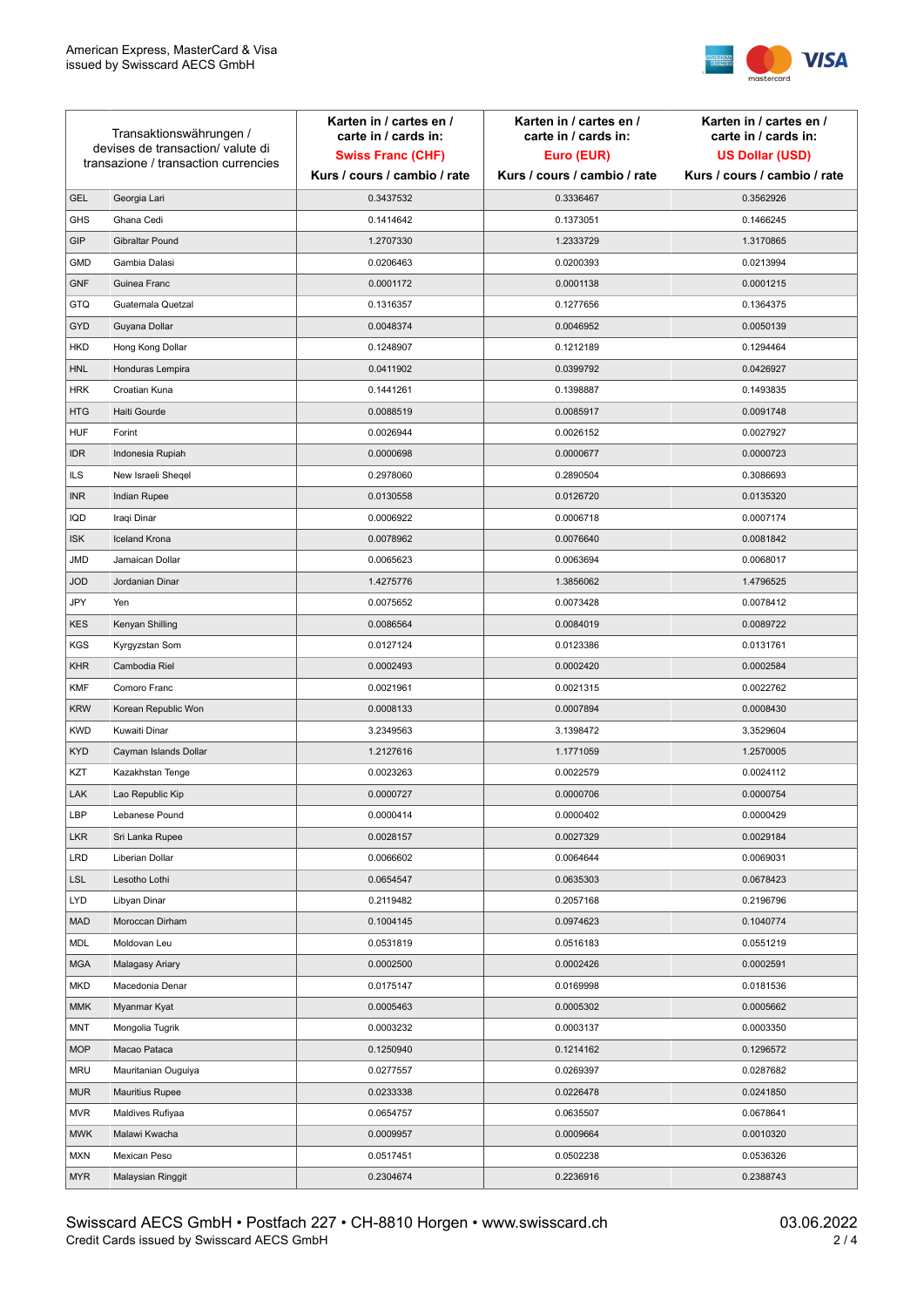

| Transaktionswährungen /<br>devises de transaction/valute di<br>transazione / transaction currencies |                             | Karten in / cartes en /<br>carte in / cards in:<br><b>Swiss Franc (CHF)</b> | Karten in / cartes en /<br>carte in / cards in:<br>Euro (EUR) | Karten in / cartes en /<br>carte in / cards in:<br><b>US Dollar (USD)</b> |
|-----------------------------------------------------------------------------------------------------|-----------------------------|-----------------------------------------------------------------------------|---------------------------------------------------------------|---------------------------------------------------------------------------|
|                                                                                                     |                             | Kurs / cours / cambio / rate                                                | Kurs / cours / cambio / rate                                  | Kurs / cours / cambio / rate                                              |
| <b>MZN</b>                                                                                          | Mozambique Metical          | 0.0157902                                                                   | 0.0153260                                                     | 0.0163662                                                                 |
| <b>NAD</b>                                                                                          | Namibia Dollar              | 0.0654505                                                                   | 0.0635262                                                     | 0.0678380                                                                 |
| <b>NGN</b>                                                                                          | Nigeria Naira               | 0.0024152                                                                   | 0.0023442                                                     | 0.0025033                                                                 |
| <b>NIO</b>                                                                                          | Nicaragua Cordoba Oro       | 0.0283408                                                                   | 0.0275076                                                     | 0.0293746                                                                 |
| <b>NOK</b>                                                                                          | Norwegian Krone             | 0.1044498                                                                   | 0.1013789                                                     | 0.1082599                                                                 |
| <b>NPR</b>                                                                                          | Nepalese Rupee              | 0.0081599                                                                   | 0.0079200                                                     | 0.0084576                                                                 |
| <b>NZD</b>                                                                                          | New Zealand Dollar          | 0.6424044                                                                   | 0.6235174                                                     | 0.6658379                                                                 |
| <b>OMR</b>                                                                                          | Oman Rial                   | 2.5705088                                                                   | 2.4949347                                                     | 2.6642753                                                                 |
| PAB                                                                                                 | Panamanian Balboa           | 1.0106343                                                                   | 0.9809212                                                     | 1.0475000                                                                 |
| <b>PEN</b>                                                                                          | Peru Sol                    | 0.2726491                                                                   | 0.2646331                                                     | 0.2825947                                                                 |
| <b>PGK</b>                                                                                          | Papua New Guinea Kina       | 0.2870201                                                                   | 0.2785816                                                     | 0.2974900                                                                 |
| PHP                                                                                                 | Philippine Peso             | 0.0192848                                                                   | 0.0187178                                                     | 0.0199883                                                                 |
| <b>PKR</b>                                                                                          | Pakistan Rupee              | 0.0051253                                                                   | 0.0049746                                                     | 0.0053123                                                                 |
| <b>PLN</b>                                                                                          | Zloty                       | 0.2322434                                                                   | 0.2254153                                                     | 0.2407151                                                                 |
| <b>PYG</b>                                                                                          | Paraguay Guarani            | 0.0001477                                                                   | 0.0001434                                                     | 0.0001531                                                                 |
| QAR                                                                                                 | Qatari Rial                 | 0.2716830                                                                   | 0.2636954                                                     | 0.2815934                                                                 |
| <b>RON</b>                                                                                          | Leu                         | 0.2197159                                                                   | 0.2132562                                                     | 0.2277307                                                                 |
| <b>RSD</b>                                                                                          | Serbian Dinar               | 0.0092484                                                                   | 0.0089765                                                     | 0.0095858                                                                 |
| <b>RUB</b>                                                                                          | Russian Ruble               | 0.0156559                                                                   | 0.0151956                                                     | 0.0162270                                                                 |
| <b>RWF</b>                                                                                          | Rwanda Franc                | 0.0009920                                                                   | 0.0009628                                                     | 0.0010282                                                                 |
| SAR                                                                                                 | Saudi Riyal                 | 0.2636855                                                                   | 0.2559330                                                     | 0.2733042                                                                 |
| SBD                                                                                                 | Solomon Islands Dollar      | 0.1293612                                                                   | 0.1255579                                                     | 0.1340800                                                                 |
| <b>SCR</b>                                                                                          | Seychelles Rupee            | 0.0726276                                                                   | 0.0704923                                                     | 0.0752769                                                                 |
| <b>SDG</b>                                                                                          | Sudanese Pound              | 0.0022691                                                                   | 0.0022024                                                     | 0.0023519                                                                 |
| <b>SEK</b>                                                                                          | Swedish Krona               | 0.1007938                                                                   | 0.0978304                                                     | 0.1044705                                                                 |
| SGD                                                                                                 | Singapore Dollar            | 0.7146367                                                                   | 0.6936261                                                     | 0.7407051                                                                 |
| <b>SHP</b>                                                                                          | St Helena Pound             | 1.2707330                                                                   | 1.2333729                                                     | 1.3170865                                                                 |
| <b>SLL</b>                                                                                          | Sierra Leone Leone          | 0.0000775                                                                   | 0.0000752                                                     | 0.0000803                                                                 |
| SOS                                                                                                 | Somali shilling             | 0.0017498                                                                   | 0.0016984                                                     | 0.0018136                                                                 |
| SRD                                                                                                 | Suriname Dollar             | 0.0476933                                                                   | 0.0462911                                                     | 0.0494330                                                                 |
| SSD                                                                                                 | South Sudanese Pound        | 0.0021429                                                                   | 0.0020799                                                     | 0.0022211                                                                 |
| <b>STN</b>                                                                                          | Sao Tome and Principe Dobra | 0.0438847                                                                   | 0.0425945                                                     | 0.0454855                                                                 |
| <b>SVC</b>                                                                                          | El Salvador Colon           | 0.1155011                                                                   | 0.1121053                                                     | 0.1197143                                                                 |
| SZL                                                                                                 | Swaziland Lilangeni         | 0.0654350                                                                   | 0.0635112                                                     | 0.0678219                                                                 |
| THB                                                                                                 | Baht                        | 0.0288884                                                                   | 0.0280391                                                     | 0.0299422                                                                 |
| <b>TJS</b>                                                                                          | Tajikistan Somoni           | 0.0886521                                                                   | 0.0860457                                                     | 0.0918859                                                                 |
| <b>TMT</b>                                                                                          | Turkmenistan Manat          | 0.2895800                                                                   | 0.2810662                                                     | 0.3001432                                                                 |
| <b>TND</b>                                                                                          | <b>Tunisian Dinar</b>       | 0.3385256                                                                   | 0.3285728                                                     | 0.3508743                                                                 |
| <b>TOP</b>                                                                                          | Tonga Pa'anga               | 0.4493280                                                                   | 0.4361176                                                     | 0.4657185                                                                 |
| <b>TRY</b>                                                                                          | Turkish Lira                | 0.0608776                                                                   | 0.0590878                                                     | 0.0630983                                                                 |
| TTD                                                                                                 | Trinidad & Tobago Dollar    | 0.1501540                                                                   | 0.1457394                                                     | 0.1556313                                                                 |
| <b>TWD</b>                                                                                          | New Taiwan Dollar           | 0.0345845                                                                   | 0.0335677                                                     | 0.0358461                                                                 |
| <b>TZS</b>                                                                                          | Tanzanian Shilling          | 0.0004344                                                                   | 0.0004216                                                     | 0.0004502                                                                 |
| <b>UAH</b>                                                                                          | Ukraine Hryvnia             | 0.0345458                                                                   | 0.0335301                                                     | 0.0358060                                                                 |
| <b>UGX</b>                                                                                          | Uganda Shilling             | 0.0002708                                                                   | 0.0002628                                                     | 0.0002807                                                                 |
| <b>UYU</b>                                                                                          | Peso Uruguayo               | 0.0252748                                                                   | 0.0245317                                                     | 0.0261968                                                                 |
| UZS                                                                                                 | Uzbekistan Sum              | 0.0000919                                                                   | 0.0000892                                                     | 0.0000953                                                                 |